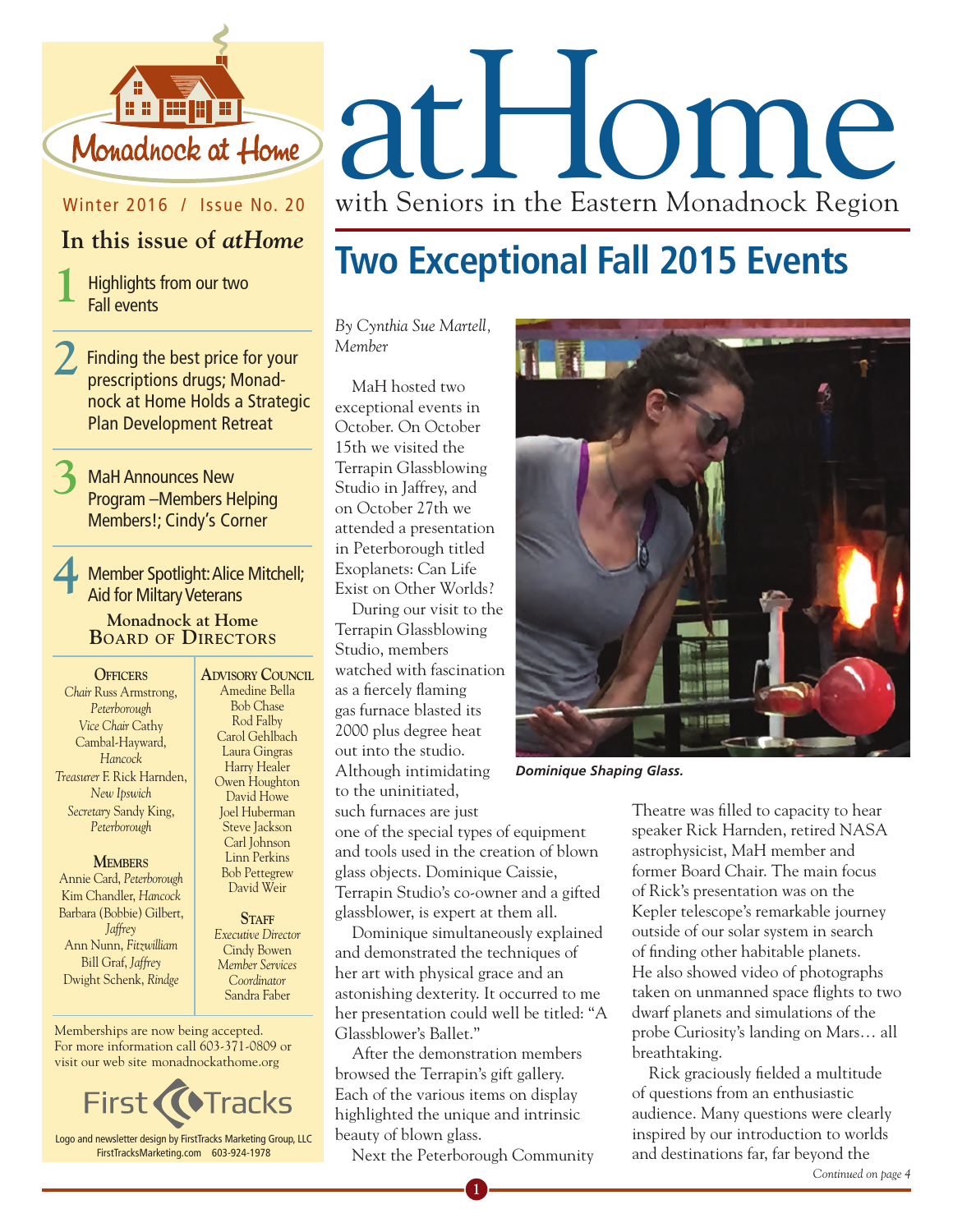## **Finding the Best Price for Your Prescription Drugs**

If you have a prescription drug plan (e.g. Medicare Part D coverage), your insurance company has likely informed you of its "preferred" pharmacy. Although with most plans you are free to fill

your prescription at any pharmacy, using the preferred locale generally results in the lowest price.

What happens if you don't have prescription drug coverage? Well,

if you have access to the internet, a good way to compare prices is to visit

goodrx.com. At this website, simply enter the name of your drug along with your zip code, and a listing of prices at area pharmacies will be presented. A free

> membership to the site even reduces the price a bit more.

If you don't have access to the internet, just use your phone to call around and price shop.

Remember that it is not only pharmacies like CVS and Rite Aid that provide access to prescription drugs. Other venues such as Walmart and Hannaford also have their own pharmacies.

This information also applies to over the counter medications. Don't be shy – shop around to be sure you're getting the best price for your medications – the difference  $can be dramatic!$ 



## **Monadnock at Home Holds a Strategic Plan Development Retreat** *By Russ Armstrong, Board Chair*

Monadnock at Home began operations in September 2010 and in the intervening five plus years the organization has grown and matured to the point of stability, both in delivery of services to our members and in sustainable organizational structure. The original documentation on the formation and growth plan showed a well-researched approach to success. As 2015 drew near, however, we realized it would be prudent to develop a formal strategic plan.

Part of the importance of strategic planning is to maintain "institutional memory" as the board and membership evolves. After five years of operation, we've seen the beginning of board turnover of the founding board members. We've taken action to retain their expertise by inviting retiring founders to join our Advisory Council. But in order to retain a coherent and seamless approach to operations, having a well thought out

and fully documented strategic plan of operations with founders participation is essential.

We were fortunate to enlist the participation of Lee Bruder (Hancock), a well-known non-profit leadership development expert, to work with us to design and lead a strategic planning retreat. Monadnock Community Hospital graciously hosted our workshop, where we convened on the 30th and 31st of October (unrelated to Halloween, of course!).

Mr. Bruder opened by leading us through a planning and familiarization process to engage all board members in the discussion. As we began the discussion of "mission," "vision" and "values," two important observations emerged: (1) it was obvious that, although it was not specifically labeled as such, the founders of MaH had indeed followed the format of strategic planning; (2) the "multigenerational" discussion was a

wonderful way for the newer board members to understand the formation and structure of Monadnock at Home. We explored our identity, life-cycle, competitor analysis and articulated our "big questions" representing current and future challenges (of which we have many). The discussion led us to the definition of six primary strategic planning goals: membership, workforce, partnerships, governance, marketing & communication and fund development.

Under each of these goals, we have the challenge at the board level to continue the dynamic process of developing the strategic matrix of objectives, actions, measurement metrics and progress tracking. Strategic planning is an on-going process that we will incorporate into our board and staff management. It's no accident that the number one goal is meeting the needs of members as they "live and thrive in their homes and communities." We are here for you.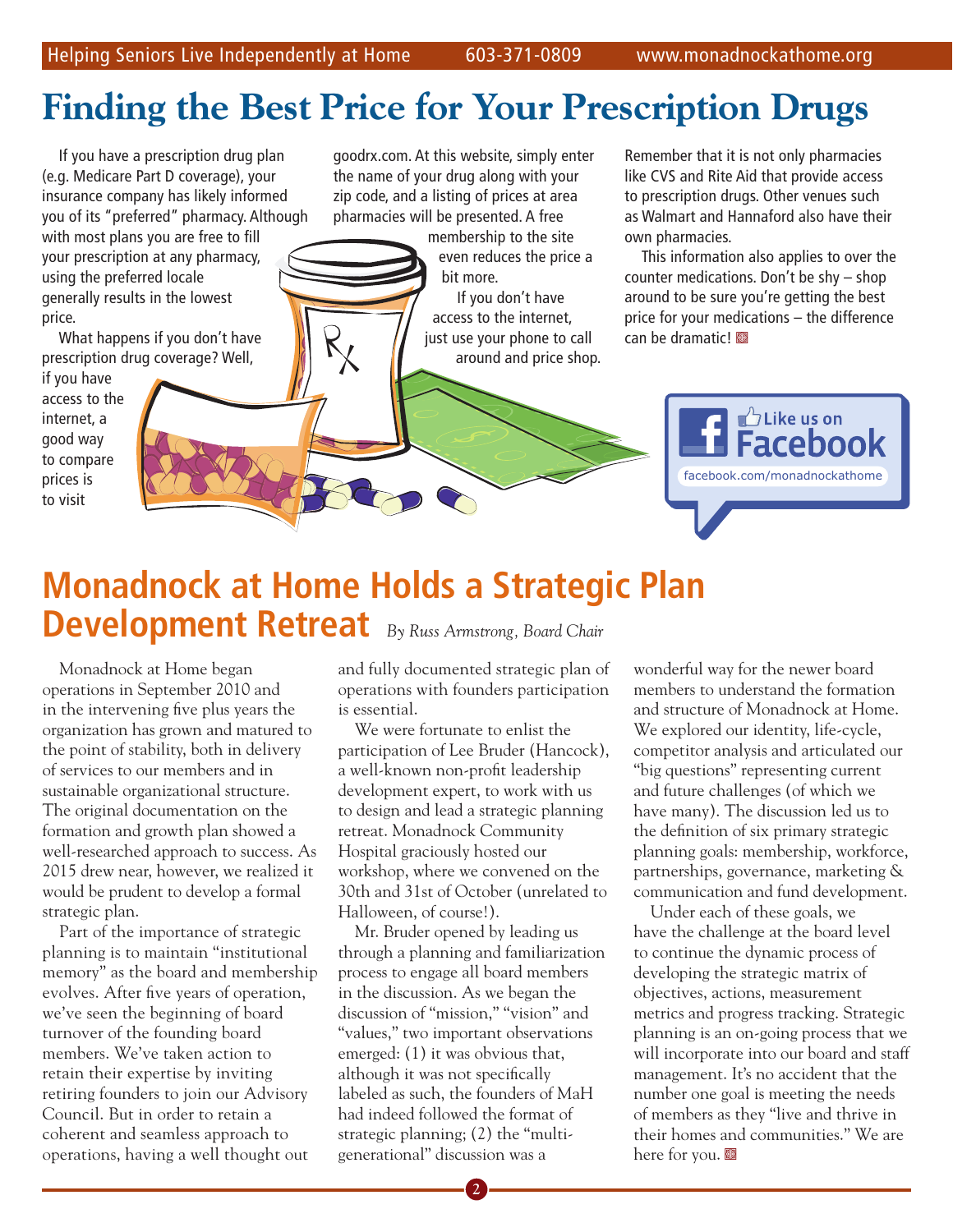## **MaH Announces New Program – Members Helping Members!** *By Cindy Bowen, Executive Director*

Monadnock at Home is pleased to announce a new member volunteer program that we hope will become an integral part of our services in helping you to remain in your home as long as possible as you age. The new Members Helping Members program will provide companionship and support to you IF YOU WISH! We are seeking volunteers from our

receive daily telephone check-in calls.

membership to be paired with other members who wish to *One member provides a ride to another member*

We are very fortunate to have the help of MaH member and volunteer Owen Houghton, who is taking the lead to get this service up and running! If you are interested in volunteering for this program, either as a caller or call recipient, please call MaH at 603-371-0809. Your name and phone number will be forwarded to Owen, who will give you a call to follow up

on the details. Thanks in advance for your help!

Cindy's Corner

*By Cindy Bowen, Executive Director* 

Hello everyone and welcome to the mid-winter issue of *atHome!* Monadnock at Home had a busy holiday season and has now started a new year! In early December we held our annual holiday dinner, followed later in the month by a holiday luncheon sponsored by the Peterborough Rotary, which invited MaH members to attend. Holiday spirit was everywhere with delicious

food, good times with friends and holiday music performed by the ConVal High School Band. A good time was had by all!

2016 is bringing some change to how our volunteer transportation services are being provided. As of the new calendar year, the American Red Cross (ARC) of Southwestern NH is no longer providing transportation services to the eastern Monadnock region. Previously, MaH members received volunteer transportation from both the ARC and CVTC (Contoocook Valley Transportation Company). Now we will be working exclusively with



CVTC and its volunteers

to drive our members as needed for medical appointments and grocery trips. We look forward to continuing to provide you with this valuable service with the assistance of CVTC staff and volunteers. With that said, I would be remiss if I did not read the write up in this newsletter.

MaH is always ready to accept new members AND volunteers. If you're happy with the services and benefits of membership, please spread the word to your friends and neighbors whom you think would benefit from our support. If you or someone you know is interested in volunteering for MaH, please send them

our way. For more information,

interested folks can call 603- 371-0809 or visit our website monadnockathome.org.

As we make our way through the coldest months of the year, do remember that your MaH membership offers you access to pre-screened service providers and volunteers that are ready to assist you. Speaking of volunteers, don't forget that in addition to all of the great ways that our volunteers help

members, they are also willing to pick up and deliver grocery orders from Roy's Market in Peterborough. All it takes is a single call to 603-371-0809! We are here for you!

Best wishes, be safe and stay warm!



*Lively conversation at our holiday dinner*

thank ARC for their dedicated service to MaH for the past five and a half years.

In response to member requests, I'm excited to announce our new Member Helping Member program. Be sure to